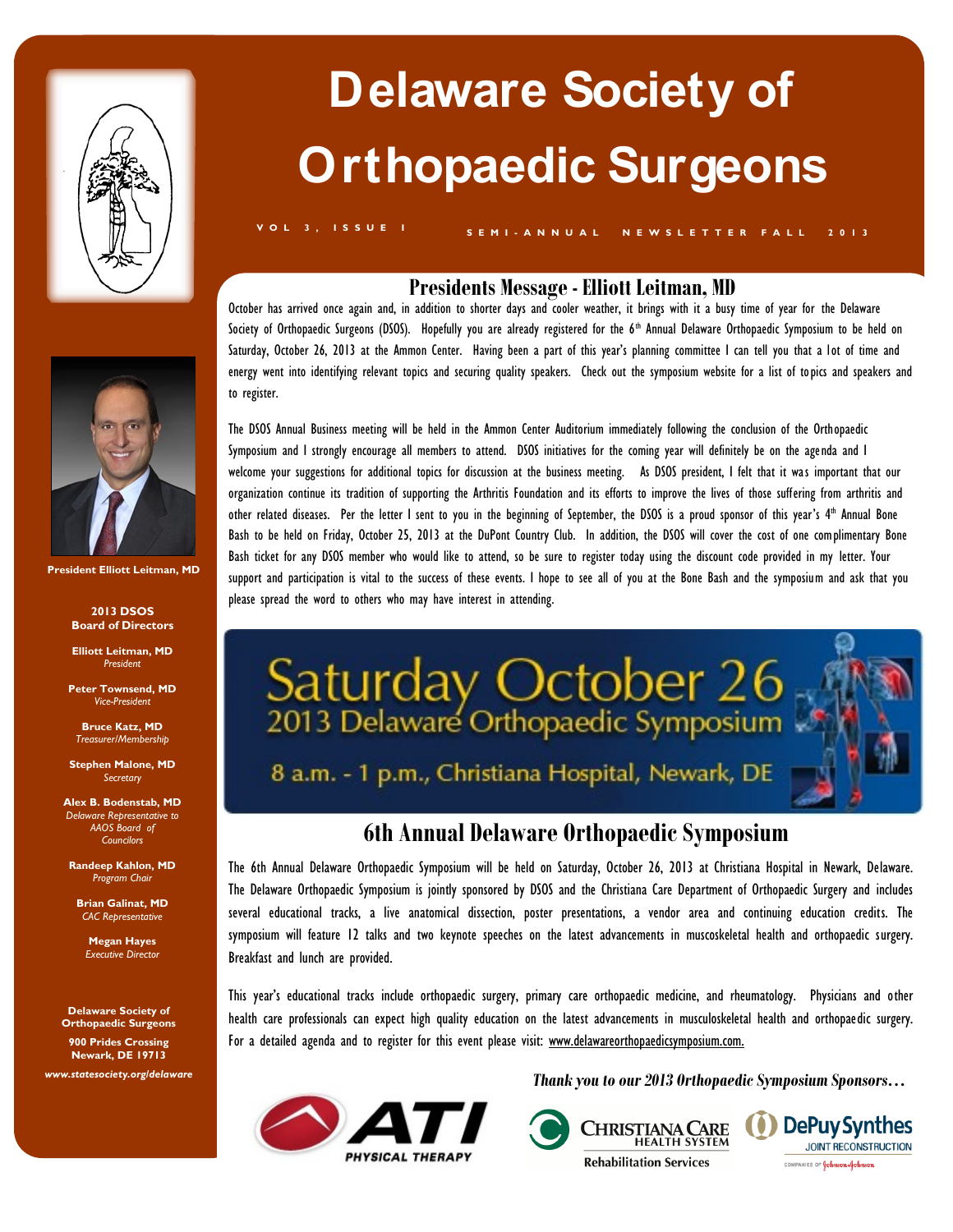# **2013 Keynote Speakers**



#### Andrew Pollak, M.D.

Andrew Pollak, M.D. will open the conference with a keynote talk about damage control orthopaedics his shock trauma approach. Dr. Pollak is Professor of Orthopaedics and Head of the Division of Orthopaedic Traumatology at the University of Maryland School of Medicine. He is also Chief of Orthopaedics and Associate Director of Trauma at the R. Adams Cowley Shock Trauma Center, Maryland's

officially designated primary adult resource center for  *Andrew Pollack, M.D. Jack Bert, M.D.* trauma care.



#### Jack Bert, M.D.

Jack Bert, M.D., will present a lunchtime keynote address on the future of private practice. Dr. Bert is a fellowship-trained orthopaedic surgeon with Minnesota Bone & Joint Specialists, will present an engaging lunchtime talk about the future of private practice. Dr. Bert earned his medical degree at Temple University and completed his orthopaedic surgery residency at the Mayo Clinic. Dr. Bert is former president of the Arthroscopy Association of North America (AANA). He is

a nationally recognized expert in cartilage restoration and speaks throughout the world on the subject.





Senate Bill 46 authorizes physicians licensed in other states and countries who travel with out-of-state sports teams to Delaware for sporting events to provide medical care to those teams, coaches, and their families during those events. By doing so, it will help traveling athletes receive care from physicians they know and have been treated by in the past.

Such visiting physicians would be prohibited from providing medical care to any other person residing in or present in Delaware except in an emergency.

This temporary exemption from licensure for visiting team physicians would not authorize that person to practice medicine in a hospital or other health care facility, and it would be limited to ten days per sporting event unless extended by the Executive Director of the Board of Medical Licensure and Discipline.

This bill was passed on July 1, 2013 by the House of Representatives and the Senate.

## **4th Annual Bone Bash Honors Anthony L. Cucuzella, MD**

The DSOS is a proud supporter of the 4th Annual Arthritis Foundation Bone Bash to be held on Friday, October 25, 2013 at the DuPont Country Club, located at 1001 Rockland Road, Wilmington, DE 19803. Check-in for this Halloween themed, costumed affair begins at 6:00 pm with festivities kicking off at 6:30 pm. All proceeds from this event benefit the Arthritis Foundation.

This year, the Arthritis Foundation, Mid-Atlantic Region Delaware Office is pleased to have Anthony L. Cucuzzella, MD of the Christiana Spine Center as its distinguished honoree.

As we have done in the past, the Bone Bash will serve in lieu of a DSOS annual dinner and each DSOS member will receive one complimentary ticket. Register for your DSOS COMPLIMENTARY TICKET today by going to [www.bonebashde.com a](http://www.bonebashde.com)nd using the discount code DSOS13 at checkout.

If you have attended this event before, you know that it is a great time for a great cause! Tickets are valued at \$85 and include a seated dinner (choice of beef, seafood or chicken), live entertainment, silent and much more. Non-DSOS members are invited to attend the Bone Bash and can purchase tickets at [www.bonebashde.com.](http://www.bonebashde.com)

DSOS members are strongly encouraged to attend and register early to show support for this important cause. Proceeds from the Bone Bash will help fund critical arthritis research, community based education and exercise programs, advocacy, and other important initiatives. The goal for the 2013 Bone Bash is to raise \$52,500. Last year, nearly 200 attended this event and space is limited.

Take advantage of your complimentary ticket to the Bone Bash and be sure to register today! Go to [www.bonebashde.com](http://www.bonebashde.com) and use discount code DSOS13 at checkout.